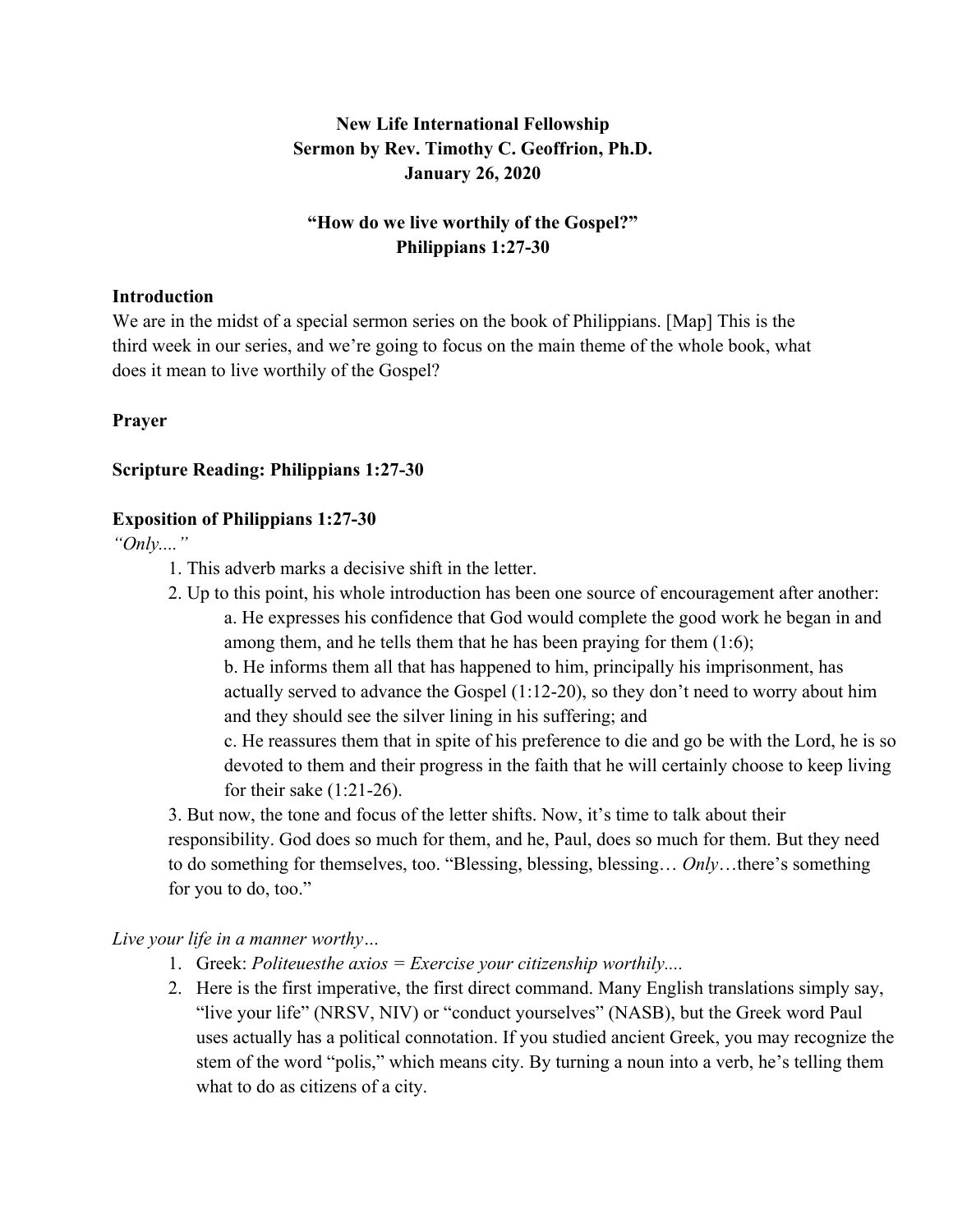- 3. The meaning in context seems to be, "Conduct yourself the way citizens are supposed to conduct themselves." Then when you add the fact that Philippi was a Roman colony, presumably filled with retired Roman soldiers and other Roman citizens, then the meaning takes on a more particular sense. He is saying, "As you are citizens of a Roman colony, so you are citizens of heaven (see 3:20). You know what it means to be a good Roman citizen, so apply the same concept to your citizenship of heaven, where your first allegiance should lie."
- 4. And how do good citizens behave? They are loyal. They work for the well-being of their city or country, and not just themselves. They protect, defend, and advance their commonwealth.

# *…of the Gospel.*

- 1. What do you think it means to live worthily of the Gospel?
	- a. You know what the Gospel is. It's good news about God's love and salvation that comes through Christ; and it's good news for us, because through faith we have forgiveness of sins, a new identity, and hope for eternity.
	- b. And you know what it means to live worthily of something. That means, we act in a way that meets the standard of someone or something. But how can we live worthily of "good news"?
- 2. The answer is simply this. With the Gospel, you and I have a new hope and new identity. We have a new purpose in life. The Gospel tells you who you are, where you belong. It gives you a new flag to hoist up high in the air. It's a flag that brings joy, hope, and meaning to your life.
- 3. So, to exercise your heavenly citizenship worthily of the Gospel means that you act in a way that sufficiently represents the hope that you have. You're not lost in your sins anymore. You're not living in dread of judgment. You're not in this life alone. Your life now has meaning for eternity. The Gospel has given you something worth living for, and even dying for, if need be. And it's not just for you as an individual.

Paul is about to spell out what he is referring to. But first he makes an important comment:

# *Stand firm in one spirit.*

1. Whether I am absent or come to see you, I may hear of you…

I'm really struck by Paul's words, "whether I am absent or come to see you." Our attitudes and behavior should not be determined by who's watching us. Where I come from, sometimes there's a big emphasis on "performance," how we behave and how we look when people are looking at us. But in private, we might say something quite different. And in our minds, our thoughts and attitudes might be the polar opposite of what we say we believe and stand for. I've been guilty of this double minded, double life at times. But in recent years, the Holy Spirit has convinced me that my identity as a Christian and my calling to stand firm and work together in harmony with my brothers in sisters is not supposed to change, depending on whether someone is absent or present. In fact, the starting place for maintaining a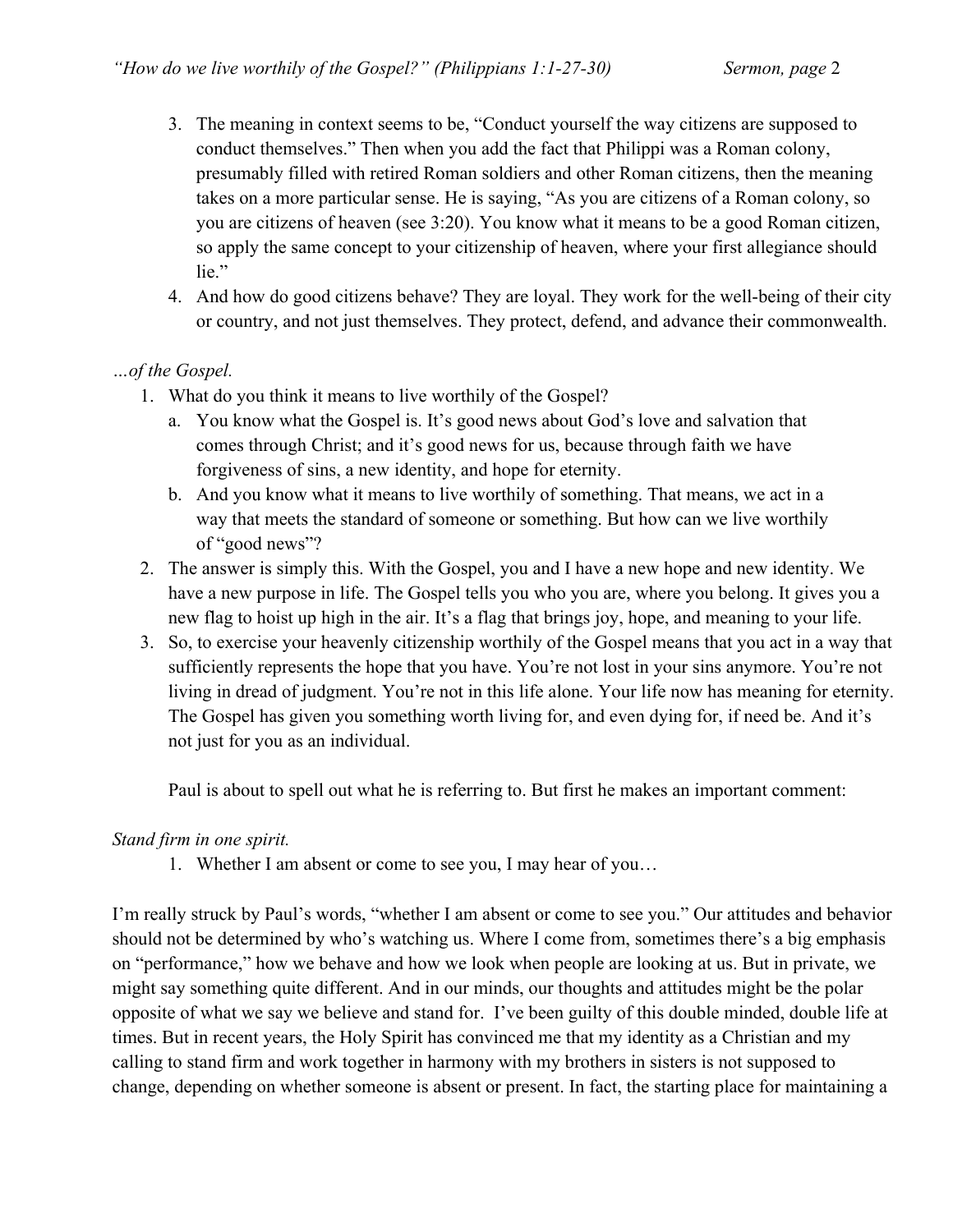right attitude toward God and my brothers and sisters must begin when no one is watching or listening, when I'm thinking alone, when I feel a host of negative emotions because of a conflict.

- 2. Striving side by side with one mind for the faith of the Gospel... (Military image)
- 3. In no way intimidated by your opponents. (Military image)

To exercise your citizenship worthily of the Gospel, you have to be clear about where your allegiances lie. And you have to be serious about pulling together with the others on the "team" to face the threats and to fulfill your duties.

What are the alternatives?

- 1. watering down your witness for fear of rejection or hostility
- 2. trying to go it alone—danger of isolation, vulnerability to spiritual attack and temptation
- 3. worse: tearing down your own team

Henri Nouwen's advice to someone who was devoting his life to serve Christ in the church: "Living a deep and intimate relationship with your Lord Jesus will allow you to be a source of healing for many people as you walk through life full of contradictions, conflicts and violence. I also want to say to you how important it is to **be surrounded by good, caring friends who will hold you close to Christ by their affection, their care and their encouragement**. Finally, I want you to fully trust that when you stay close to Jesus and to those who, in the name of Jesus, will embrace you with their love, you cannot be other than a source of life to others."1

*Your faith is an important sign.*

- 1. … of their destruction and
- 2. … of your salvation
- 3. … which is from God.

This verse is not entirely clear. The presence of faith in your life is a sign that God is at work in you for good purposes, including your salvation. That much is sure. What's less sure is how their faith is a sign of the destruction of their opponents. Perhaps our faith galls those who don't believe in Christ. Perhaps it's our confidence in Christ that disturbs them. It's harder for them to live in denial when they see our faith and faithfulness. They know they don't have the hope we have, and they are scared. I don't know for sure. But Paul's words are surely meant to encourage the Philippians that the presence of faith in their lives is a sign that God is at work in them. And don't be upset if your faith enrages others, because

<sup>&</sup>lt;sup>1</sup> Henri Nouwen's letter (dated, March 29, 1994) to his Dutch friend, Norbert, who is being ordained as a priest. Printed in *Love, Henri: Letters on the Spiritual Life* (New York: Convergent, 2016) p. 317.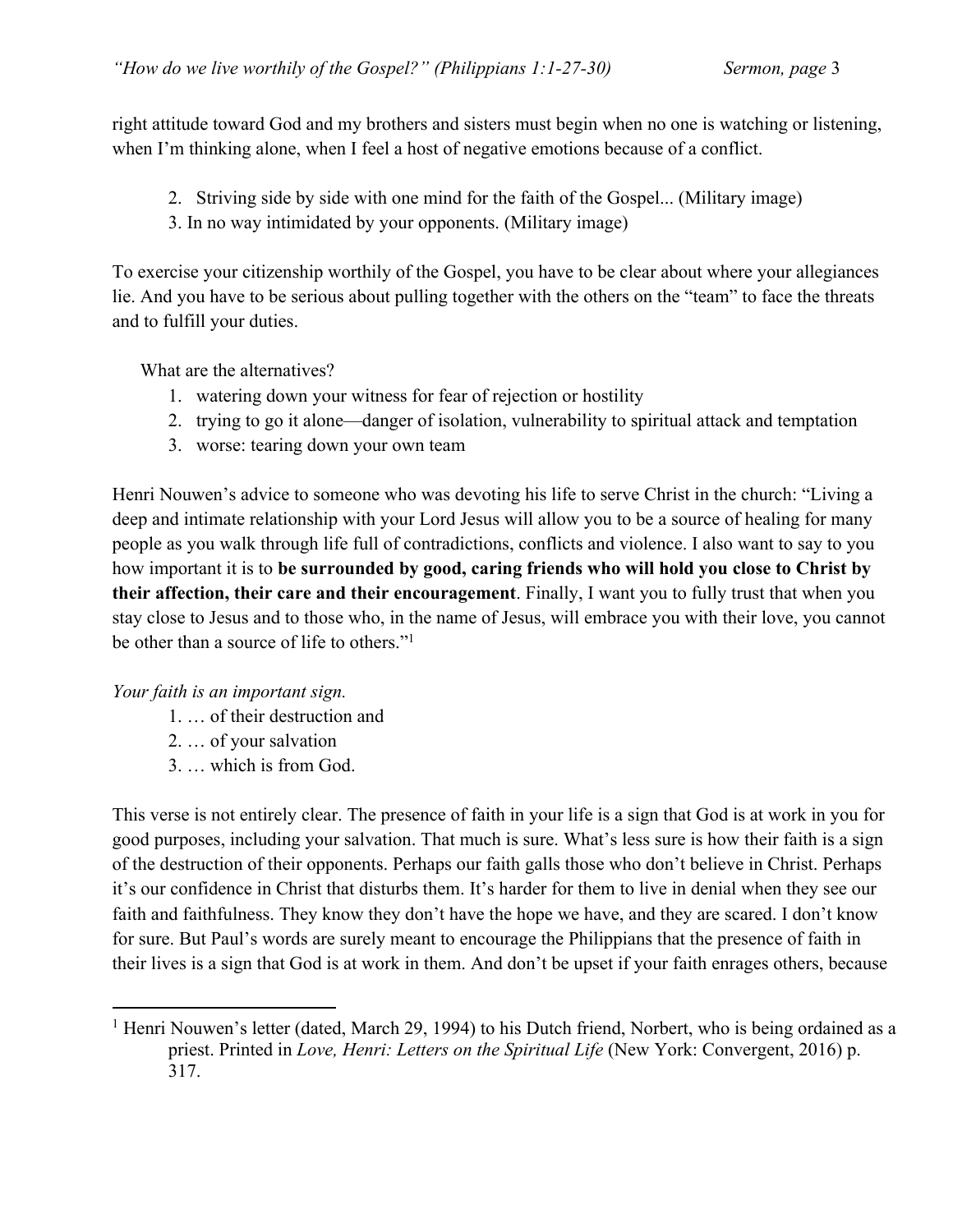it can have that effect. It's not because of you, it's because your faith reveals their own tragic situation. They may lash out at you or even attack you, but if you are simply holding fast to your faith and seeking to be faithful to Christ, their reaction and behavior is about them. It doesn't mean you're doing something wrong or believing something wrong. In fact,

#### *You share the same calling and grace that Paul has.*

- 1. God has graciously granted you the privilege to not only of believing in Christ, but also of suffering for him as well.
- 2. You have the same "battle" that Paul has.

In the original Greek text, this verse simply says, "you have been graced on behalf of Christ." The NRSV explains what this means by saying that it is a gracious act of God to give us this calling, and that this calling is a privilege for us. Funny to think about suffering for Christ as a grace or privilege, but that is what Paul is saying here. And he says that the Philippians have the same grace that he has, and the same struggle (or even, battle) that he has. So, what is his real point? Simply put, he's saying, *with privilege comes responsibility, so change your attitude*. Instead of griping about how others are unfair to us, misunderstand us, mistreat us, we must think of ourselves first as citizens of Heaven, or the Kingdom of God. *We must put first the purposes and the people of the Kingdom—everyone, not just ourselves, even if it means suffering and having to work through unpleasant conflicts with one another*.

Paul already modeled for them the proper attitude for citizens of Heaven. He didn't complain about his chains. Instead, he rejoiced in the spreading of the Gospel. He didn't complain about having to go on in this life. Instead, he willingly accepted that he would remain alive for the sake of the Philippians and Christian ministry. To him, his suffering was not an unfortunate burden. It was a privilege and a joy. He was given the gift of faith and had been selected by God to serve Christ and the body of Christ, and even to share in Christ's sufferings.

# **Conclusion**

What Paul said to the Philippians, he also would say to you today: You have received so many blessings from God and from others, gifts of faith, nurture, encouragement, and service. But being citizens of Heaven is not just about getting blessings for yourself. It requires something of you, as well. To exercise your citizenship worthily of the Gospel you must stand firm in your identity as Christians and do so in unity with your fellow citizens, that is the body of Christ. You can't fulfill your duties alone, and we need one another, both for our sake and the sake of our witness to the world. The purposes and people of the Kingdom must come first in your thinking and behavior. This is our shared calling, and this calling is from God.

# **Closing Prayer**